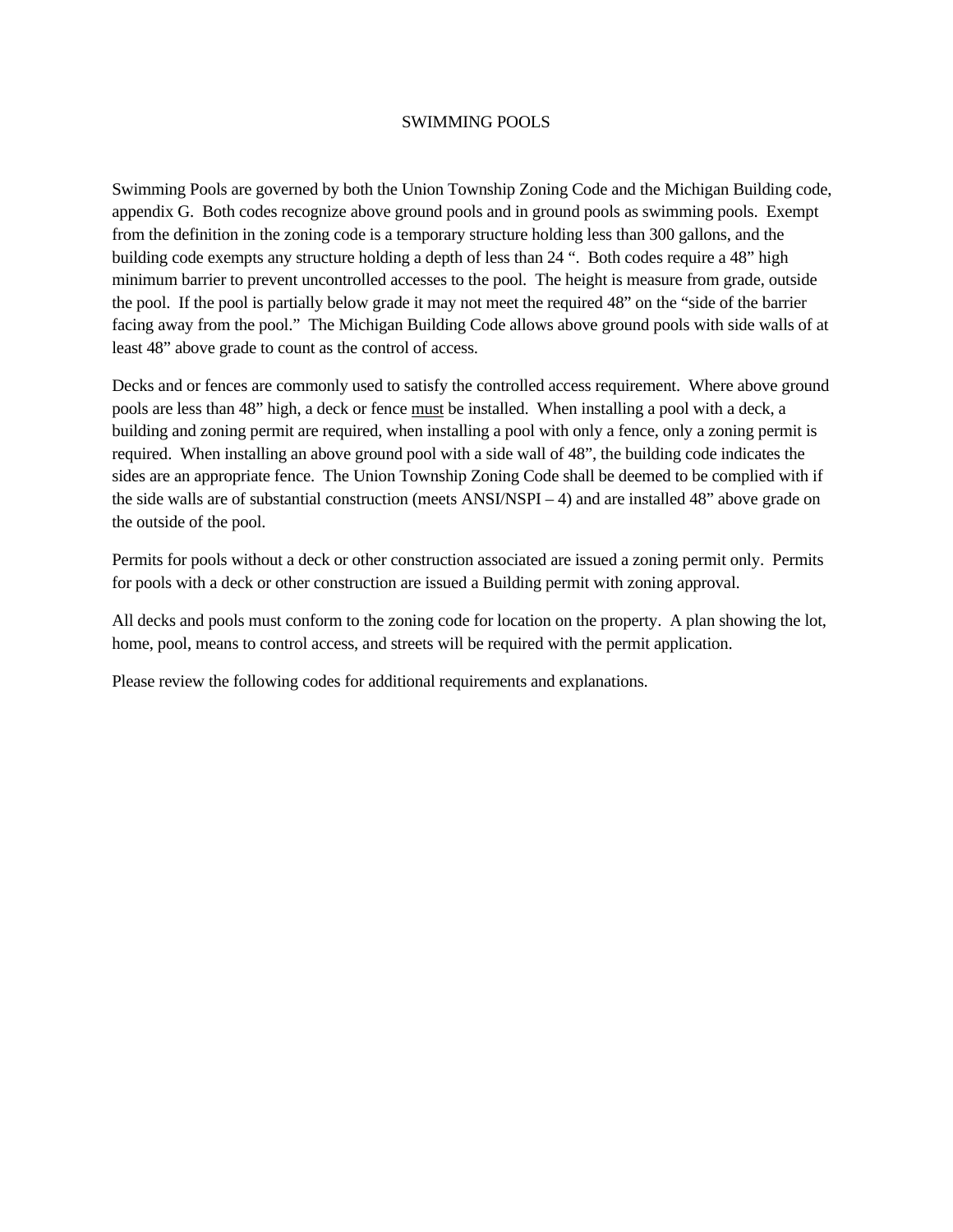## **ZONING CODE EXCERPTS**

## **3.72 SWIMMING POOL**

A constructed basin or structure for the holding of water for swimming and aquatic recreation. Swimming pool does not include plastic, canvas, or rubber portable pools temporarily erected upon the ground and holding less than three hundred (300) gallons of water.

## **3.78 YARD**

A required open space unoccupied and unobstructed by any structure or portion thereof from the ground upward, provided, however, that fences and walls may be permitted in any yard subject to height limitations as indicated herein.

A. Front Yard: A yard extending across the full width of the lot, the depth of which is the distance between the front lot line and the main wall of the building, excepting steps and unenclosed porches.

## **8.2 ACCESSORY USE**

 C. Permanent swimming pools, exclusively for the use of residents, shall be permitted, provided it shall not be less than twenty (20) feet from the property line of the property on which it is located, shall be so walled, fenced or screened as to prevent uncontrolled access from the street or adjacent properties.

# **8.25 PRIVATE SWIMMING POOL (D, AMENDED, 1991-16 ORDINANCE)**

Private swimming pools are permitted in all AG and R Districts, provided all of the following regulations are complied with.

A. The pool shall be equipped with filtration, circulation, and chlorination systems adequate to maintain the water in a clean and healthful condition in accordance with the health requirements of the County.

B. Discharge pipe leading from any private swimming pool shall be composed of a durable material and size as approved by the Zoning Official. No private swimming pool shall be wholly or partially emptied on another property, unless written permission is first obtained from the adjacent property owner.

C. A proper plumbing permit is obtained when the system is to be connected to a potable water supply.

D. Every private swimming pool shall be completely enclosed with a permanent substantial fence with gate or gates no less than four (4) feet in height above the ground level. No opening in such fence or gate shall be so designed or maintained as to permit access to the pool except under the supervision of the possessor or by his permission.

E. The swimming pool shall not be closer than twenty (20) feet to any side or rear lot line of the premises, provided on corner lots no part of any pool shall be constructed within the front yard of either street.

F. No lighting or electrical wiring shall overhang the surface of the water or be so located as to present the possibility of falling into the water. All lighting of the pool or the surrounding area shall not be so located as to reflect on adjacent property or upon adjacent buildings.

G. The provisions of this section shall apply to any basin or structure for the holding of water for swimming, diving, and other aquatic recreation, provided, however, that these regulations do not apply to any plastic, canvas, or rubber pools temporarily erected upon the ground holding less than three hundred (300) gallons of water.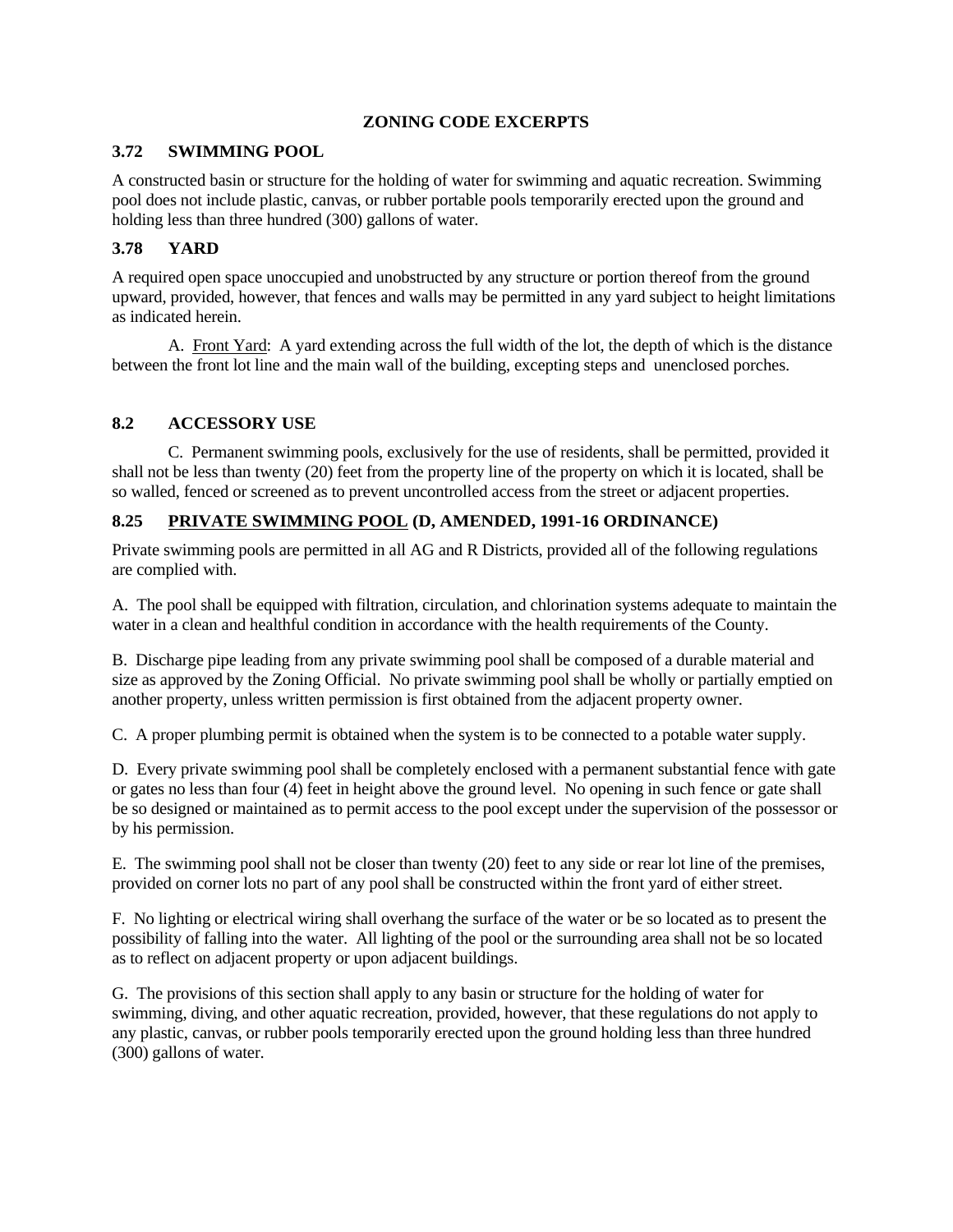## APPENDIX G

# SWIMMING POOLS, SPAS AND HOT TUBS APPENDIX G<br>
I (The provisions contained in this appendix are not mandatory unless specifically referenced in the adopting ordinance.)

### SECTION AG1O1 GENERAL

AG1O1.1 General. The provisions of this appendix shall con trol the design and construction of swimming pools, spas and hot tubs installed in or on the lot of <sup>a</sup> one- or two-family dwell ing.

AG1O1.2 Pools in flood hazard areas. Pools that are located in flood hazard areas established by Table R301.2(1), includ ing above-ground pools, on-ground pools and in-ground pools that involve placement of fill, shall comply with Sections AG101.2.1 or AG101.2.2.

Exception: Pools located in riverine flood hazard areas which are outside of designated floodways.

AG1O1.2.l Pools located in designated floodways. Where pools are located in designated floodways, documentation shall be submitted to the building official, which demonstrates that the construction of the pool will not increase the design flood elevation at any point within the *jurisdiction*.

AG1O1.2.2 Pools located where floodways have not been designated. Where pools are located where design flood elevations are specified but floodways have not been desig nated, the applicant shall provide <sup>a</sup> floodway analysis that demonstrates that the proposed pool will not increase the design flood elevation more than 1 foot (305 mm) at any point within the jurisdiction.

#### SECTION AG1O2 DEFINITIONS

AG102.1 General. For the purposes of these requirements, the terms used shall be defined as follows and as set forth in Chap ter 2.

ABOVE-GROUND/ON-GROUND POOL. See "Swim ming pool."

**BARRIER.** A fence, wall, building wall or combination thereof which completely surrounds the swimming pool and obstructs access to the swimming pool.

HOT TUB. See "Swimming pool."

IN-GROUND POOL. See "Swimming pool."

RESIDENTIAL. That which is situated on the premises of <sup>a</sup> detached one- or two-family dwelling or a one-family townhouse not more than three stories in height.

SPA, NONPORTABLE. See "Swimming pool."

SPA, PORTABLE. A nonpermanent structure intended for recreational bathing, in which all controls, water-heating and water-circulating *equipment* are an integral part of the product.

SWIMMING POOL. Any structure intended for swimming or recreational bathing that contains water over 24 inches (610 mm) deep. This includes in-ground, above-ground and on-ground swimming pools, hot tubs and spas.

SWIMMING POOL, INDOOR. A swimming pool which is totally contained within <sup>a</sup> structure and surrounded on all four sides by the walls of the enclosing structure.

SWIMMING POOL, OUTDOOR. Any swimming pool which is not an indoor pool.

### SECTION AG1O3 SWIMMING POOLS

AG1O3.1 In-ground pools. In~ground pools shall be designed and constructed in conformance with ANSIJNSPI-5 as listed in Section AG1O8.

AG103.2 Above-ground and on-ground pools. Aboveground and on-ground pools shall be designed and constructed in conformance with ANSIJNSPI-4 as listed in Section AG1O8.

AG1O3.3 Pools in flood hazard areas. In flood hazard areas established by Table R301.2(1), pools in coastal high hazard areas shall be designed and constructed in conformance with ASCE 24.

### SECTION AG1O4 SPAS AND HOT TUBS

AG1O4.l Permanently installed spas and hot tubs. Perma nently installed spas and hot tubs shall be designed and con structed in conformance with ANSI/NSPI-3 as listed in Section AG 108.

AG1O4.2 Portable spas and hot tubs. Portable spas and hot tubs shall be designed and constructed in conformance with ANSI/NSPI-6 as listed in Section AG108.

### SECTION AG1O5 BARRIER REQUIREMENTS

AG1O5.1 Application. The provisions of this chapter shall control the design of barriers for residential swimming pools, spas and hot tubs. These design controls are intended to pro vide protection against potential drownings and neardrownings by restricting access to swimming pools, spas and hot tubs.

AG1OS.2 Outdoor swimming pool. An outdoor swimming pool, including an in-ground, above-ground or on-ground pool, hot tub or spa shall be surrounded by <sup>a</sup> barrier which shall comply with the following:

1. The top of the barrier shall be at least 48 inches (1219 mm) above *grade* measured on the side of the barrier which faces away from the swimming pool. The maxi mum vertical clearance between grade and the bottom of